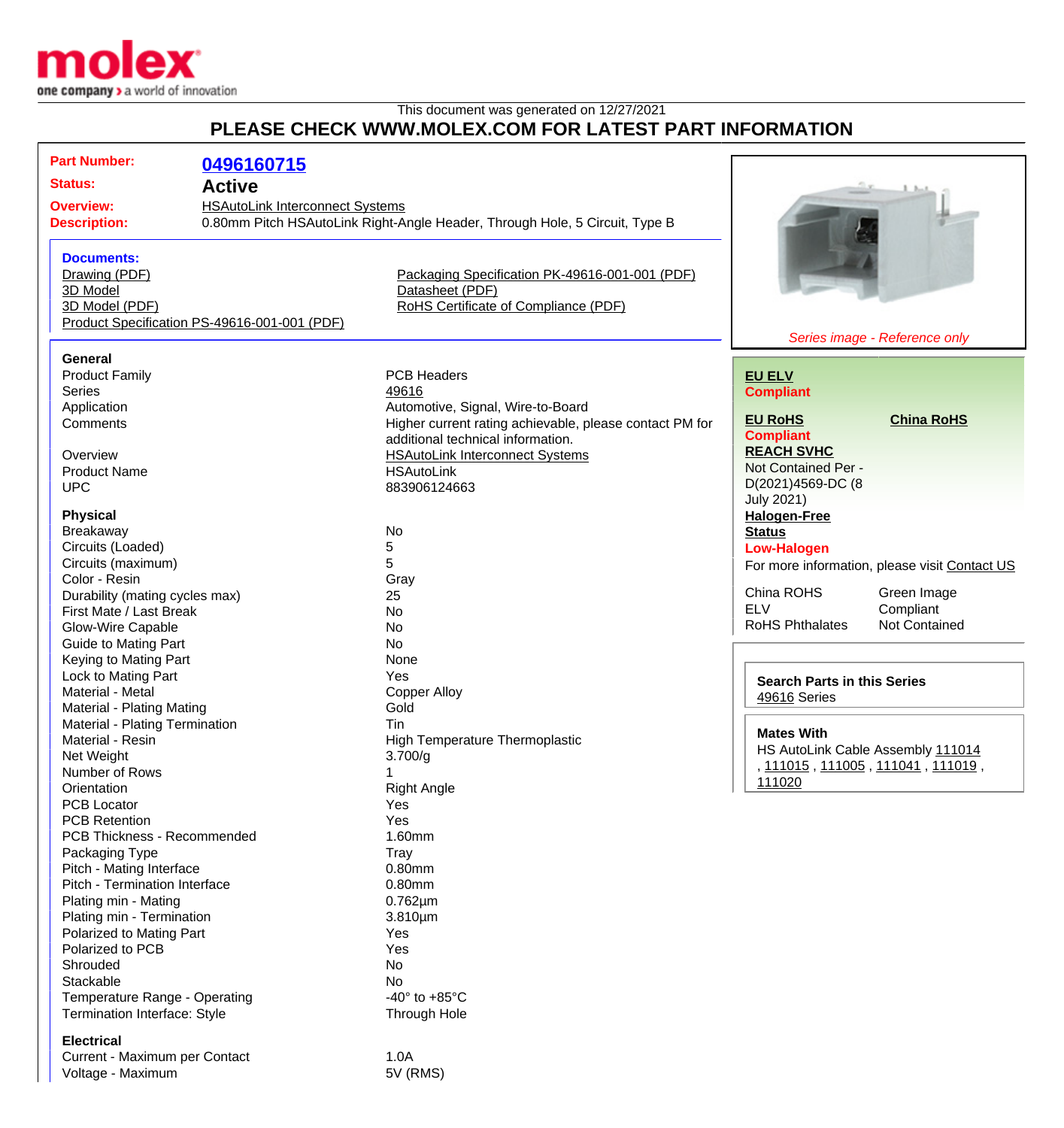## **Material Info**

**Reference - Drawing Numbers** Packaging Specification PK-49616-001-001<br>Product Specification PS-49616-001-001 Product Specification<br>Sales Drawing

SD-49616-002-001

## This document was generated on 12/27/2021 **PLEASE CHECK WWW.MOLEX.COM FOR LATEST PART INFORMATION**